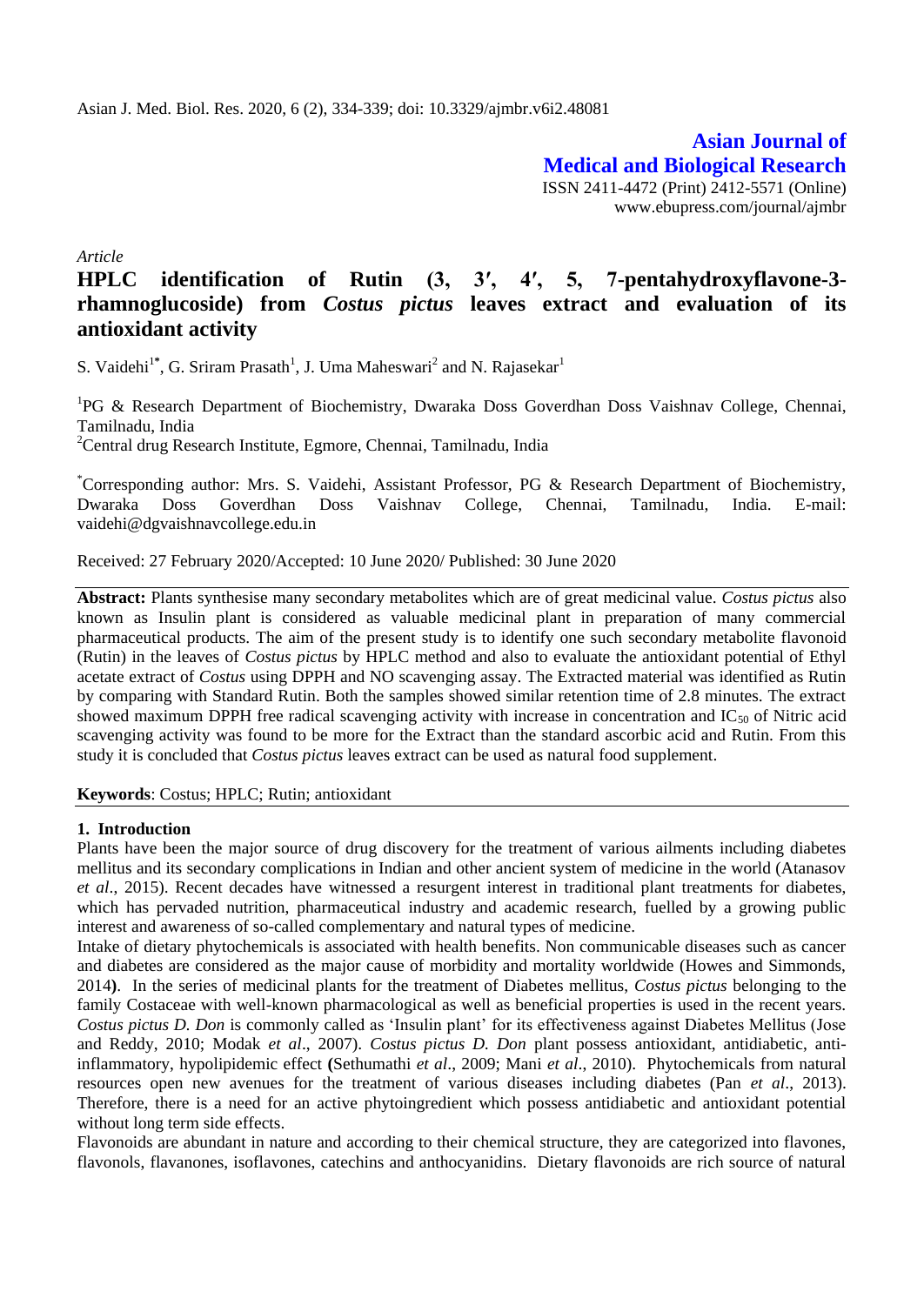antioxidants due to more number of target sites for free radicals (Bylka and Matlawaska, 2004) and they also possess many biological activities.

Rutin is one such flavonoid with potent antioxidant activity which strengthens arteries and veins (Baumgertel *et al*., 2003; Danila *et al*., 2007), harden bones and teeth (Horcajada *et al*., 2000), improves blood circulation. Rutin (3, 3′, 4′, 5, 7-pentahydroxyflavone-3-rhamnoglucoside) is a bioflavonoid mostly found in edible plants such as buckwheat, onions, apple, berries, tea and wine (Manach *et al*., 1997**)**. Till date, over 130 registered therapeutic medicinal preparations are known to contain Rutin in their formulations (Chua, 2013**)**. Rutin exerts its wide spectrum of pharmacological benefits for the treatment of various chronic diseases such as cancer, diabetes, hypertension and atherosclerosis (Sharma *et al*., 2013**)** .It acts as a potent antidiabetic compound by inhibiting alpha amylase, alpha glucosidase and aldose reductase enzymes (Dubey *et al*., 2017). Rutin may be useful for the prevention and treatment of colorectal cancer (Jantrawut *et al*., 2015).

In the present study an attempt has been made to extract Rutin from *Costus pictus* leaves and to characterize it by high performance liquid chromatography and to evaluate the antioxidant activity of ethylacetate extract of leaves.

# **2. Materials and Methods**

# **2.1. Collection of specimens**

*Costus pictus* leaves were collected from Nethra organic form, Anna Nagar, Pammal, Chennai-600075, Tamil Nadu, India during the month of September 2018. The plant was identified and authenticated by Dr. K.N. Sunil Kumar, Research Officer and Head Dept. of Pharmacognosy, Siddha Central Research Institute, Central Council for Research in Siddha, Arumbakkam, Chennai - 600106 Tamil Nadu.

# **2.2. Sample preparation**

The Collected leaves were washed thoroughly with distilled water and dried in shade. The shade dried leaves were powdered and then used for further studies.

# **2.3. Soxhlet extraction**

50 g of powder was defatted with (500 ml x3) petroleum ether, then extracted by Soxhlet apparatus with 250 ml of 80% ethanol till exhaustion. The extract was filtered, concentrated by evaporation under vaccum to about 10 ml. The concentrated liquid is mixed with 25 ml distilled water and extracted again with petroleum ether (50x3), and Chloroform (50x3). After extraction, the aqueous layer was collected and allowed to stand for 72 hours in cold place. A yellow precipitate is separated out of the solution. The precipitate was filtered and washed with a mixture of Chloroform: Ethyl acetate: Ethanol (50:25:25) (Ibrihem *et al.*, 2018). The residues were then dried and dissolved in ethylacetate and used for further analysis.

# **2.4. Identification of Rutin content by HPLC**

# **2.4.1. Solvents and chemicals**

All the chemicals used were of analytical grade. Rutin was purchased from Sigma-Aldrich. HPLC grade methanol, water, metaphosphoric acid were obtained from Merck.

# **2.4.2. Preparation of test and standard solution**

About 100 mg of powdered extract was accurately weighed, placed in a stoppered conical flask, and 50 mL of 50% methanol was added accurately to it. This mixture was then weighed, heated under reflux for 60 min, cooled, and weighed again. The lost weight was complemented with 50% methanol and shaken well. In the similar way Standard rutin solution is also prepared.

# **2.4.3. Chromatographic conditions**

Liquid chromatography was performed using a Shimadzu HPLC apparatus (Shimadzu LC-10A system, Kyoto, Japan) equipped with a Rheodyne injector 20 μL loop with RP-8 LiChroCart column (125 mm × 4.60 mm, 5 μm particle size). Two LC-10AD Vp pumps, an UV VIS SPD-10A Module, an SLC-10A system controller, Chromatograms were obtained and analyzed using the software Class-VP® (Shimadzu, Tokyo, Japan). The mobile phase consisted of a binary mixture of methanol-water (50:50 v/v) adjusted to pH 2.8 with phosphoric acid at isocratic flow rate of 1 ml /min with an elution time of 5 minutes. The absorbance was measured at a wavelength of 360 nm. The Chromatographic peaks of samples were confirmed by comparing their retention time with those of the reference standard Rutin.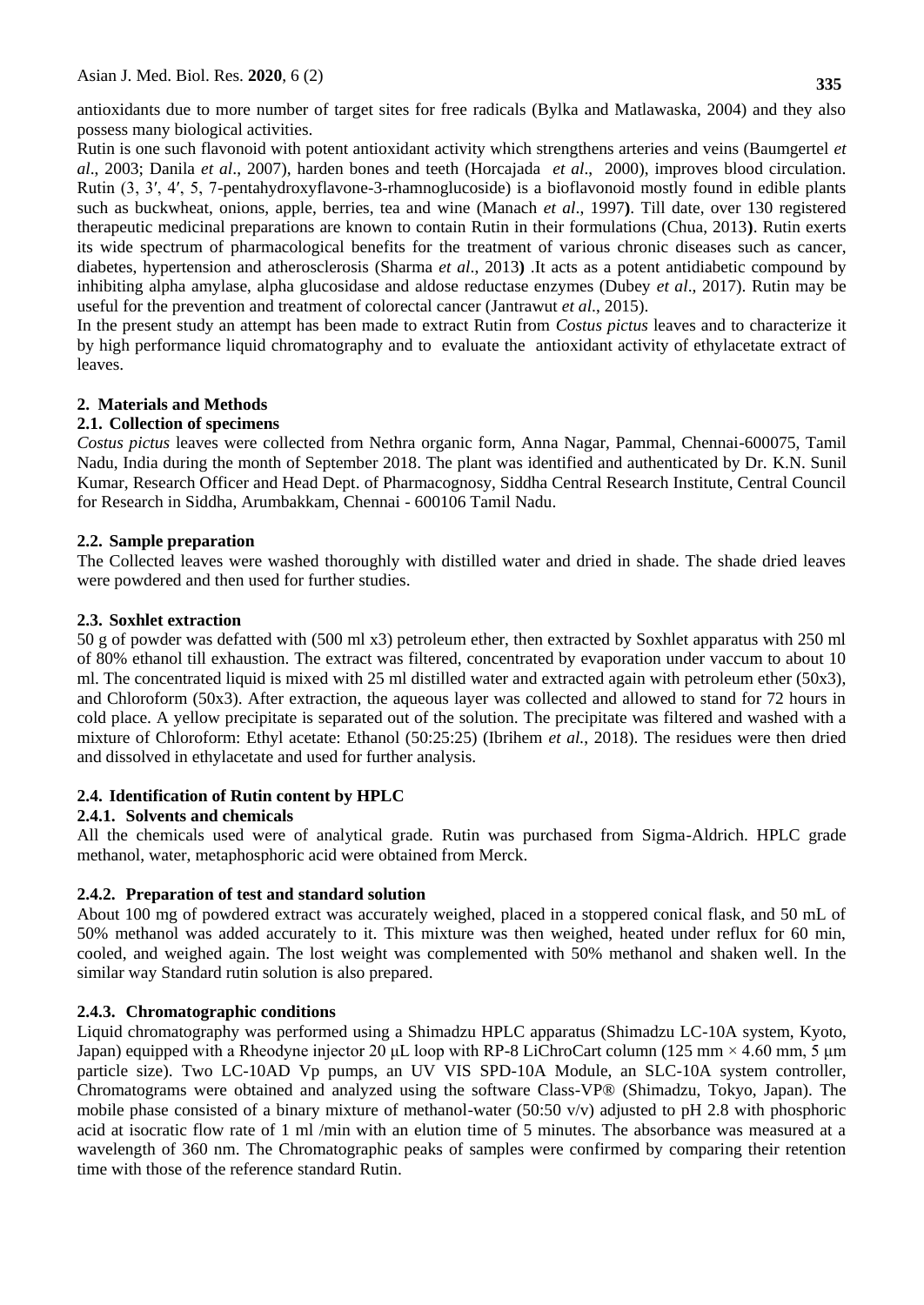#### **2.5. In vitro free radical scavenging assay**

The free radical scavenging activity of the extract was assayed using DPPH (Barku *et al*., 2013), Nitric oxide scavenging assay (Green *et al.,* 1982) with slight modifications.

#### **3. Results and Discussion**

The separation chromatogram of the standard, Extracted Rutin from the *Costus* is illustrated in the Figure 1.



#### **Figure 1. HPLC chromatogram of** *Costus Pictus* **D. Don leave***s* **extract for Rutin identification.**

The HPLC chromatogram of the sample containing Rutin fraction was compared with that of Standard Rutin. The peaks for Rutin coincided with the standard Rutin peak indicating that the Rutin is present in the extract of leaves of *Costus pictus*.

Area, Time, Area % of Standard, Extracted Rutin are provided in Table 1.

|  |  |  |  |  | Table 1. Area, Time, Area % in HPLC chromatogram of Standard, Extracted Rutin. |
|--|--|--|--|--|--------------------------------------------------------------------------------|
|--|--|--|--|--|--------------------------------------------------------------------------------|

| <b>Component</b><br><b>Name</b> | Time (min) | Area $(uV*sec)$ | Area $(\% )$ | <b>Tailing Factor</b> | <b>Theoritical Plate</b> |
|---------------------------------|------------|-----------------|--------------|-----------------------|--------------------------|
| Rutin                           | 2.833      | 3315403.46      | 100.00       | .0924                 | 6063.5086                |
| <b>Extracted Rutin</b>          | 2.825      | 15304.59        | 100.00       | 1819ء                 | 5857.5476                |

The HPLC analysis of both the standard Rutin and the isolated compound showed an identical retention time of 2.8 minutes, which can also be considered as a conclusive evidence that the compound was Rutin. Based on the result presented in the Table 1 it can be confirmed that Rutin is being extracted from the leaves of *Costus pictus.*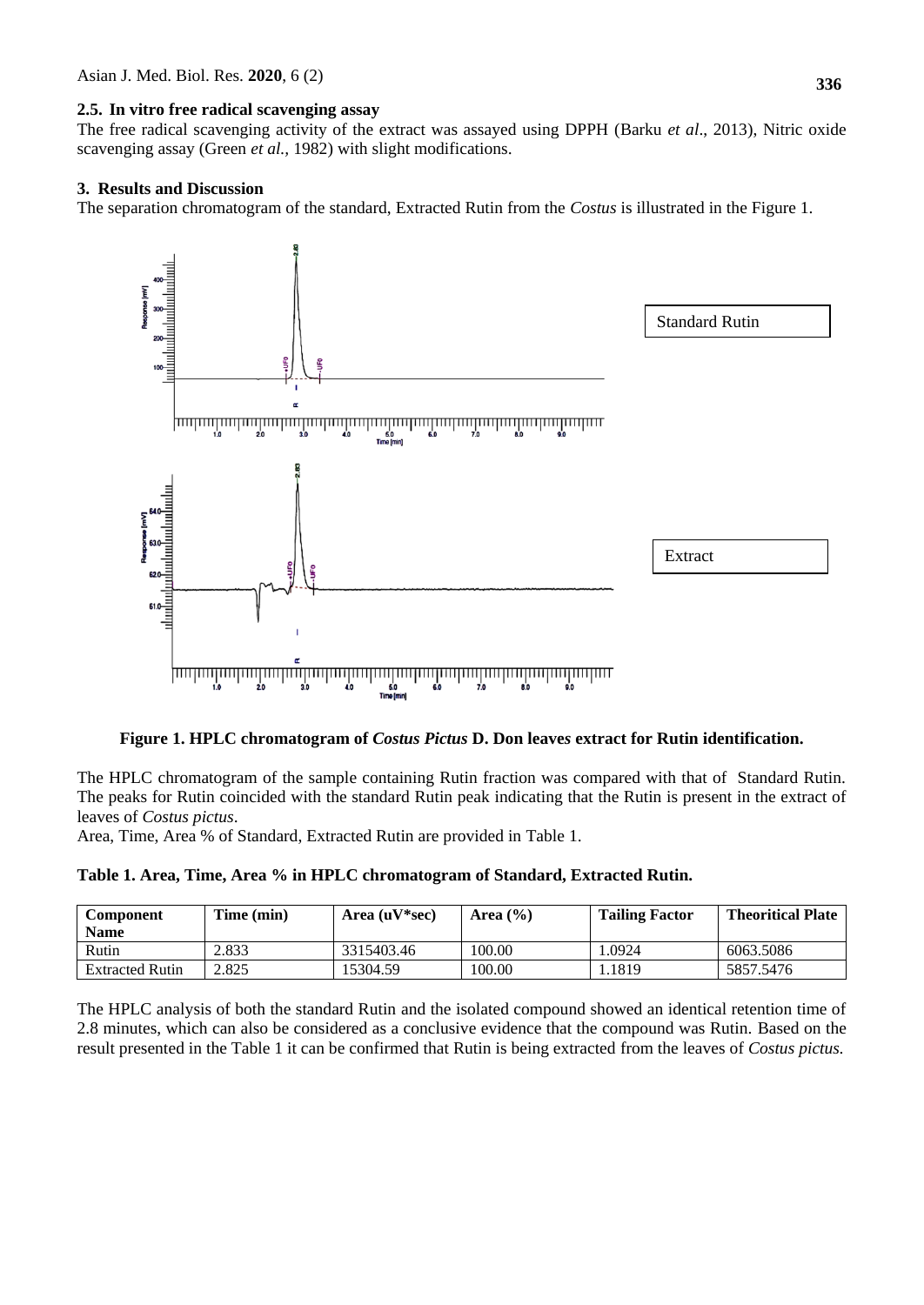

**Figure 2. DPPH radical scavenging activity.**

The proton scavenging action is known to be one of the important mechanism for measuring antioxidant activity. To test the radical scavenging activity of the compound or plant extracts, the commonly used free radical is DPPH. When the stable DPPH radical accepts an electron from the antioxidant compound, the violet colour of the DPPH radical was reduced to yellow coloured Diphenyl-picrylhydrazine radical which can be measured colorimetrically. Substances which are able to perform this reaction can be considered as antioxidants and therefore radical scavengers (Dehpour *et al.*, 2009). IC<sub>50</sub> was determined from the plotted graph of scavenging activity against various concentrations of standard ascorbic acid, Standard Rutin, Extract. The antioxidant activity was found to be  $(IC_{50}$ . 408.9) µg for standard ascorbic acid followed by standard Rutin  $(IC<sub>50</sub> 357.8)$  μg & Extract  $(IC<sub>50</sub>3-20.37)$  μg. DPPH scavenging activity increased with the increase in concentration of the extract. The positive control, ascorbic acid showed maximum scavenging effect (Figure 2). Nitric oxide assay was carried out in the standard Ascorbic acid, Standard Rutin, Extract from a concentration of 200 to 1000μg/ml. Percentage free radical scavenging was plotted against concentration of the standards, Extract is shown in Figure 3.



**Figure 3. Nitric oxide scavenging activity.**

The antioxidant activity increased with an increase in concentration of Standard ascorbic acid, standard Rutin, Extract. Standard ascorbic acid showed a maximal scavenging activity of 79% at 1000μg/ml, followed by Standard Rutin 76% and Extract (66%). The extract at a concentration of  $200\mu\text{g/ml}$  showed minimum inhibition of 14%. IC<sub>50</sub>value of Extract was 788.88 $\mu$ g/ml. Chronic exposure to Nitric oxide radical is associated with various carcinomas and inflammatory conditions including juvenile Diabetes, multiple sclerosis, arthritis and ulcerative colitis. With context to (in view of that) the study has shown that Rutin can be used as source of antioxidant.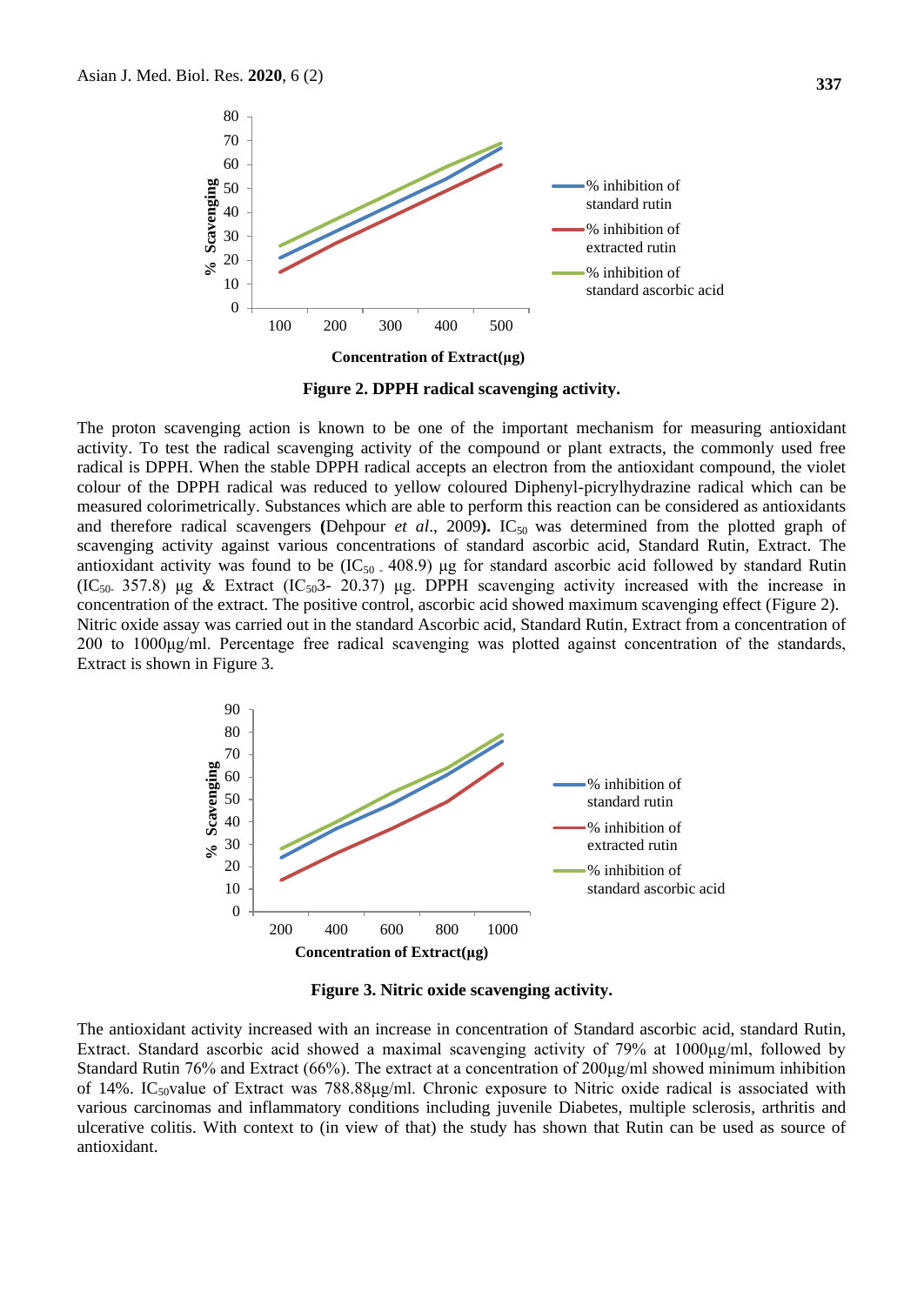#### **4. Conclusions**

The results of the present study revealed the presence of Rutin in *Costus pictus* leaves. The free radical scavenging activity of the extract is evident from in vitro antioxidant assays. Thus the present study suggests that *Costus pictus* can be used as potent antioxidant food supplement.

#### **Acknowledgements**

The authors thank the Management of D.G. Vaishnav College and Central Drug Research Institute for providing us with all the facilities for the successful completion of the project.

#### **Conflict of interest**

None to declare.

#### **References**

- Atanasov AG, B Waltenberger, EM Pferschy-Wenzig, T Linder, C Wawrosch, P Uhrin, V Temml, L Wang, S Schwaiger, EH Heiss, JM Rollinger, D Schuster, JM Breuss, V Bochkov, MD Mihovilovic, B Kopp, R Bauer, VM Dirsch and H Stuppner, 2015. Discovery and resupply of pharmacologically active plant-derived natural products: a review. Biotechnol Adv. Dec., 33:1582-1614.
- Howes MJ and MS Simmonds, 2014. The role of phytochemicals as micronutrients in health and disease. Curr. Opin. Clin. Nutr. Metab. Care, 17: 558-566.
- Jose B and LJ Reddy, 2010. Analysis of the essential oils of the stems, leaves and rhizomes of the medicinal plant *Costus pictus* from Southern India. Int. J. Pharmacy Pharm. Sci., 2: 100–101.
- Modak M, P Dixit, JS Londhe, SS Ghaskadbi and Devasagayam, 2007. Indian Herbs and Herbal Drugs used for the treatment of Diabetes. J. Clin. Biochem. Nutr., 40: 163-173.
- Sethumathi PP, J Nandhakumar, S Sengottuvelu, R Duraisamy, D Karthikeyan and VR Ravikumar, 2009. Anti diabetic and antioxidant activity of methanolic leaf extracts of *Costus pictus* D. Don in alloxan induced diabetic rats. Pharmacologyonline, 1: 1200–1213.
- Mani P, AR Kumar, TM Bastin, S Jenifer and M Arumugam, 2010. Comparative evaluation of extracts of *C. igneus (or C. pictus)* for hypoglycemic and hypolipidemic activity in alloxan diabetic rats. Int. J. Pharm. Tech., 2: 183-195.
- Pan SY, SF Zhou, SH Gao, ZL Yu, SF Zhang, MK Tang, JN Sun, DL Ma, YF Han, WF Fong and KM Ko, 2013. New perspectives on how to discover drugs from herbal medicines: CAM's outstanding contribution to modern therapeutics. Evid Based Complement Alternat Med., 2013: 627375.
- Bylka W and I Matlawaska, 2004. Natural flavonoids as antimicrobial agents. The J. of American Nutraceutical Association, 7: 24- 31.
- Baumgertel A, R Grimm, W Eisenbeib and W Kreis, 2003. Purification and characterization of flavonol 3-obeta-heterodisaccharidase from the dried herb of *Fagopyrum esculentum* Monach*.* Phytochemistry, 64: 411- 418.
- Danila, AM, A Kotani, H Hakamata and F Kusu, 2007. Determination of rutin, catechin, epicatechin and epicatechingallate in buckwheat *Fagopyrum esculentum* moench by micro-high performance liquid chromatography with electrochemical detection. J. Agric. Food Chem., 55: 1139-1143.
- Horcajada-Molteni, MN Crespy, V Coxam, MJ Davicco, C Rémésy and JP Barlet, 2000. Rutin inhibits ovariectomy-induced osteopenia in rats*.* J. Bone Miner. Res., 15: 2251-2258.
- Manach C, C Morand, C Demigne, O Texier, F Regerat and C Remesy, 1997. Bioavailability of rutin and quercetin in rats. FEBS Lett., 409:12–16.
- Chua LS, 2013. A review on plant-based rutin extraction methods and its pharmacological activities. J. Ethnopharmacol., 50: 805-817.
- Sharma S, A Ali, J Ali, JK Sahni and S Baboota, 2013. Rutin: therapeutic potential and recent advances in drug delivery. Expert Opin Investig Drugs, 22: 1063-1079.
- Dubey S, A Ganeshpurkar, A Ganeshpurkar, D Bansal and N Dubey, 2017. Glycolytic enzyme inhibitory and antiglycation potential of rutin. Future J. Pharm. Sci., 3: 158-162.
- Jantrawut P, H Akazawa and WR Wanich, 2015. Anti-cancer activity of rutin encapsulated in low methoxyl pectin beads. Cellul. Chem. Technol., 49: 51-54.
- Ibrihem M, Al-Mahdawe, K Muzahim and Al-Mallah, 2018. Isolation and identification of rutin from tissues cultures of *Ruta graveololens* L. Journal of Pharmaceutical Science and Research, 1517-1520.